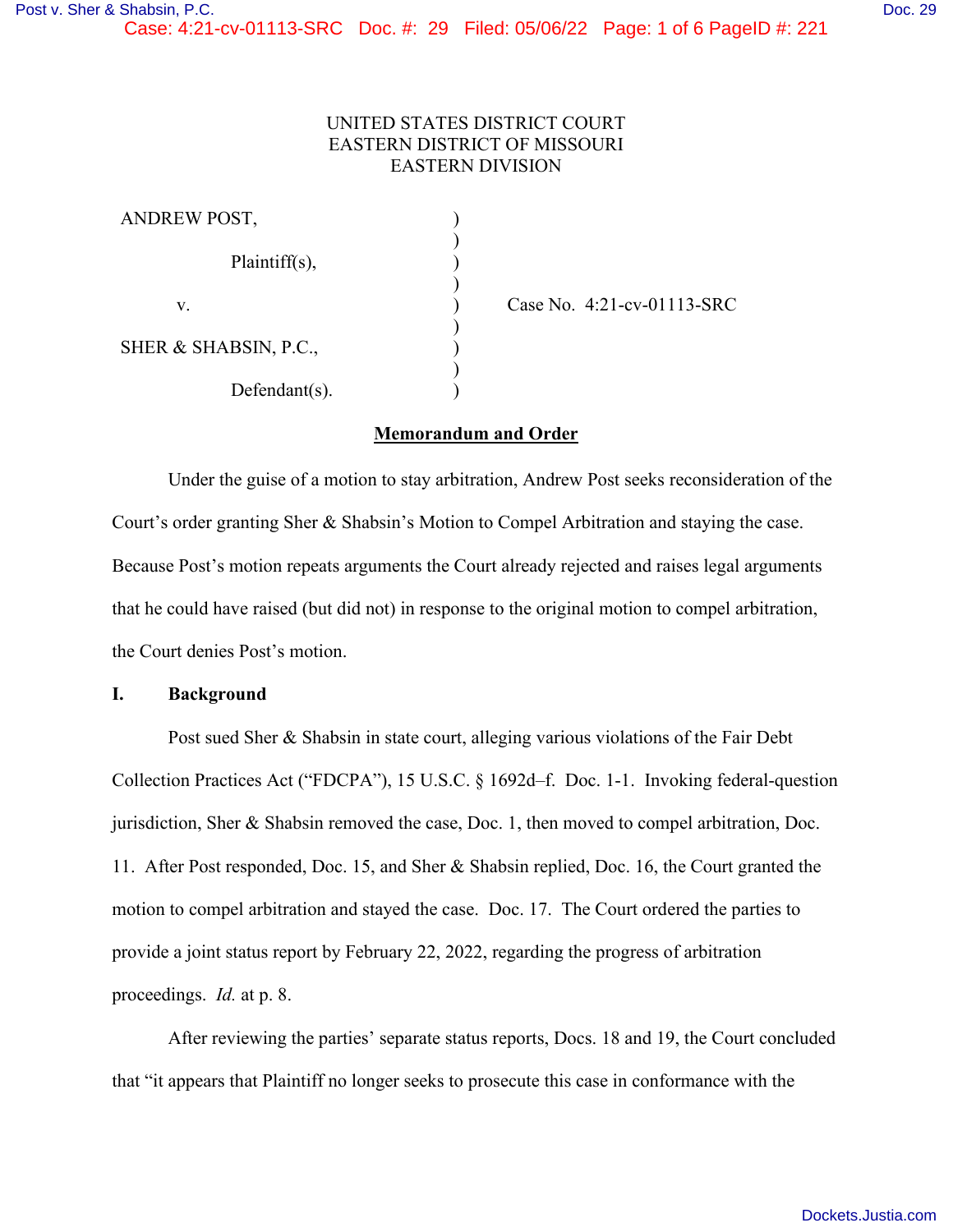### Case: 4:21-cv-01113-SRC Doc. #: 29 Filed: 05/06/22 Page: 2 of 6 PageID #: 222

Court's Memorandum and Order compelling arbitration," and stated that "if by no later March 25, 2022, Plaintiff fails to prosecute this case in conformance with that Memorandum and Order, the Court will dismiss this case for failure to prosecute." Doc. 21. The following day, Post filed a motion to stay arbitration, Doc. 22, and requested a hearing on the issue, Doc. 24. Sher & Shabsin replied. Doc. 25.

Copies of emails between the parties that Sher & Shabsin provided to the Court as exhibits attached to Doc. 27 indicate that on March 21 counsel for Sher & Shabsin emailed Post's counsel about the upcoming joint status report deadline. Doc. 27-1 at p. 4. Post's counsel replied, asking to see Sher & Shabsin's counsel's draft. *Id.* at p. 3. After counsel for Sher & Shabsin responded by stating that traditionally plaintiffs circulate the first draft, *id.*, Post's counsel replied: "[b]e my guest." *Id.* at p. 2.

On March 23, counsel for Sher & Shabsin sent another email, suggesting that Post's counsel draft the report, and then counsel for Sher & Shabsin would add its position and send the draft back for review. *Id.* at p. 1. Post's counsel responded with an email explaining that his client did not have money for arbitration and stating: "why or how the Judge ordered arbitration in this case blows my mind." *Id.* At 2:19 p.m. on March 23, Post's counsel sent Sher & Shabsin's counsel a draft of Doc. 26., *id.*, but then then filed Doc. 26 at 12:38 a.m. on March 24 without hearing back from counsel for Sher & Shabsin. Doc. 27 at p. 3.

The heading on Doc. 26 indicates that it is a "join status report." In the report, Post represents that the parties discussed the matter and that the document was a joint status report that "incapsulates the parties understanding of the status of arbitration." Doc. 26. The report only contains Post's counsel's signature—though the signature block says "attorney for defendant." *Id.*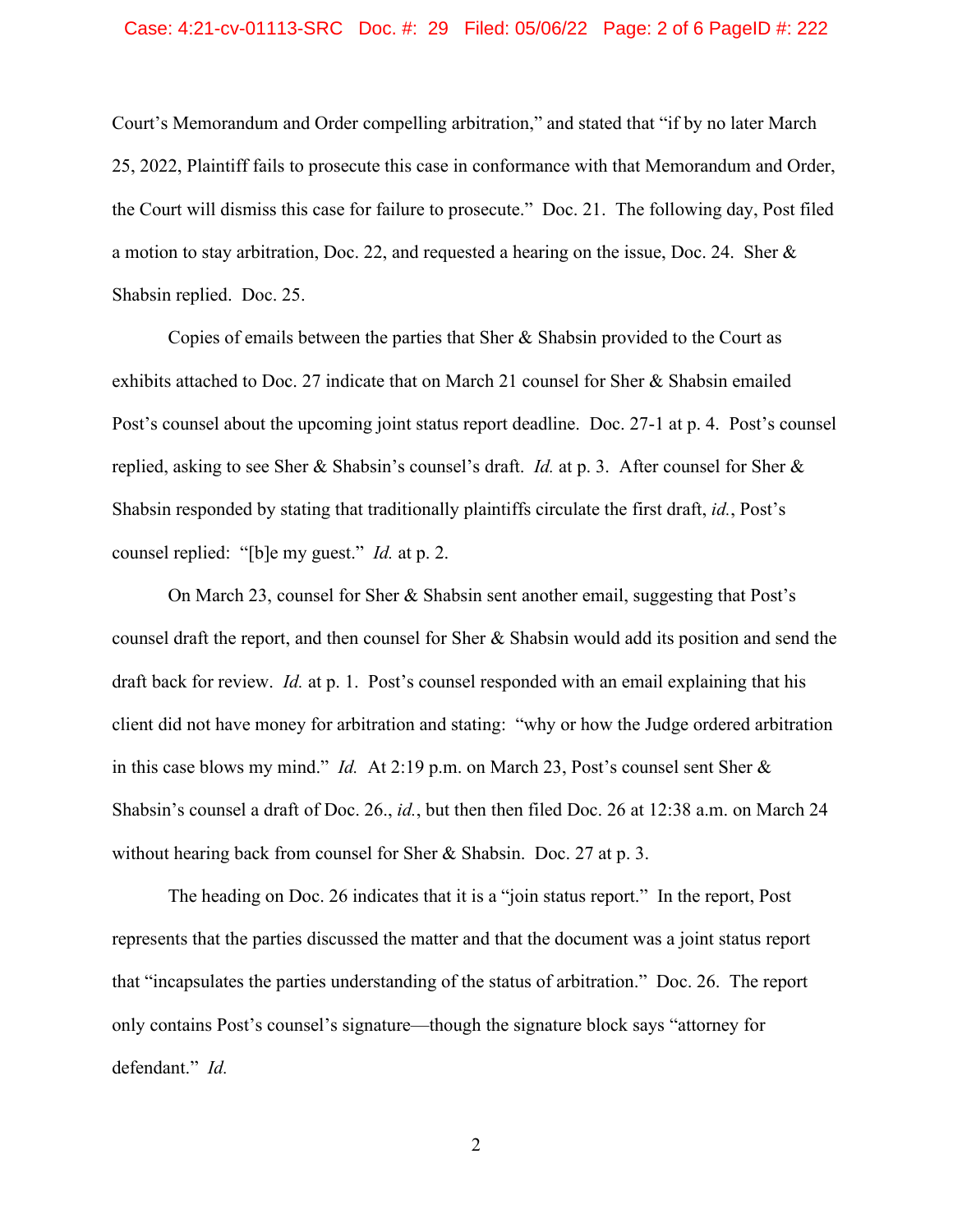### Case: 4:21-cv-01113-SRC Doc. #: 29 Filed: 05/06/22 Page: 3 of 6 PageID #: 223

Later that day, Sher & Shabsin filed Doc. 27, informing the Court that Doc. 26 was not a "joint status report" because Sher & Shabsin had not approved it, and that Doc. 26 "contained multiple material misstatements" and does not "incapsulate" Sher & Shabsin's position because Sher & Shabsin would have added more infomation. Doc. 27 at pp. 1, 4. Sher & Shabsin asked the Court to sanction Post for his "inappropriate and misleading filing." *Id.* at p. 1.

An hour-and-a-half after Sher & Shabsin filed Doc. 27, Post filed Doc. 28, now with the heading "Plaintiff's Report" but still with the same intro paragraph: "comes now Plaintiff Andrew Post ("Post") and Defendant, Sher & Shabsin and provides the following joint status report to the Court." Doc. 28 at p. 1. Doc. 28 is identical to Doc. 26, except for paragraph 5, where Post adds his version of the events leading up to his filing of Doc. 26. and includes the statement: "Plaintiff's counsel hopes Defendant's counsel gets the rest she so obviously is in need of," and Post's statement in paragraph 6 that "[t]he parties respectfully submits [sic] this Plaintiff's Report" (instead of "joint status report" in Doc. 26).

## **II. Standard**

"The Federal Rules of Civil Procedure do not mention motions for reconsideration." *Elder-Keep v. Aksamit*, 460 F.3d 979, 984 (8th Cir. 2006) (citation omitted). However, Rule 54(b) provides that "any order or other decision, however designated, that adjudicates fewer than all the claims or the rights and liabilities of fewer than all the parties does not end the action as to any of the claims or parties and may be revised at any time before the entry of a judgment adjudicating all the claims and all the parties' rights and liabilities."

"The exact standard applicable to the granting of a motion under Rule 54(b) is not clear, though it is typically held to be less exacting than would be a motion under Federal Rule of Civil Procedure 59(e), which is in turn less exacting than the standards enunciated in Federal Rule of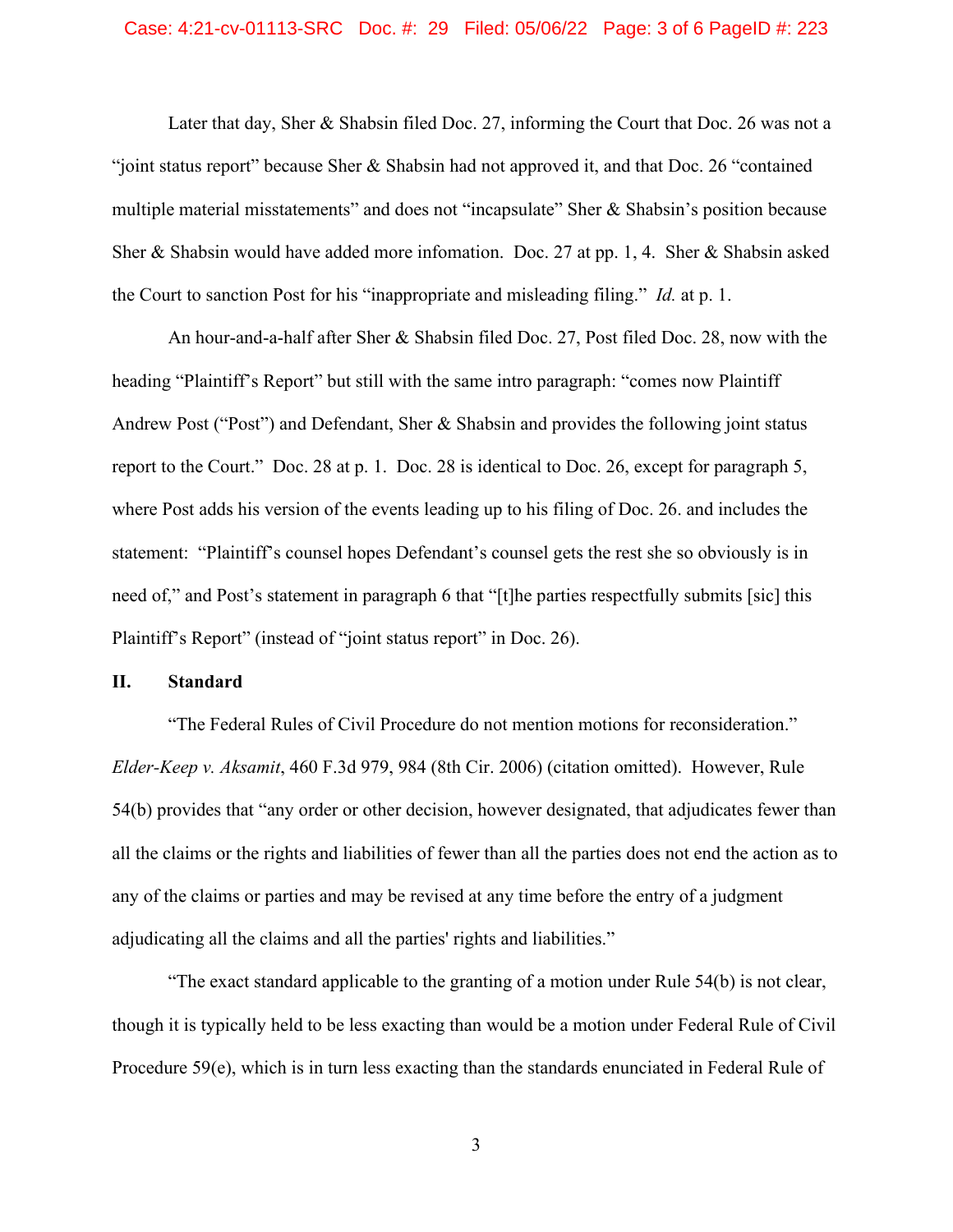### Case: 4:21-cv-01113-SRC Doc. #: 29 Filed: 05/06/22 Page: 4 of 6 PageID #: 224

Civil procedure 60(b). *Bancorp Servs., L.L.C. v. Sun Life Assur. Co. of Canada*, No. 00-CV-1073, 2011 WL 1599550, at \*1 (E.D. Mo. Apr. 27, 2011). "A court may reconsider an interlocutory order to 'correct any clearly or manifestly erroneous findings of fact or conclusions of law.'" *Id.* (quoting *Jones v. Casey's Gen. Stores*, 551 F. Supp. 2d 848, 854 (S.D. Iowa 2008)).

However, "[t]he scope of the motion for reconsideration is critical . . . . A motion for reconsideration is not a vehicle to identify facts or legal arguments that could have been, but were not, raised at the time the relevant motion was pending." *SPV-LS, LLC v. Transamerica Life Ins. Co.*, 912 F.3d 1106, 1111–12 (8th Cir. 2019) (quoting *Julianello v. K-V Pharm. Co.*, 791 F.3d 915, 923 (8th Cir. 2015)). "Nor may a motion for reconsideration serve to introduce evidence that the movant could have produced before the district court decided the prior motion." *Id.* (citing *Julianello*, 791 F.3d at 922); *see also Hagerman v. Yukon Energy Corp.*, 839 F.2d 407, 414 (8th Cir. 1988) (stating that motions for reconsideration cannot be used to introduce new evidence or legal theories that "could have been adduced during pendency of the [relevant] motion" (quoting *Rothwell Cotton Co. v. Rosenthal & Co.*, 827 F.2d 246, 251 (7th Cir. 1987))). "A district court does not abuse its discretion in denying a motion for reconsideration used for such an 'impermissible purpose.'" *SPV-LS, LLC*, 912 F.3d at 1111 (quoting *Julianello*, 791 F.3d at 923).

# **III. Discussion**

"According to the Eighth Circuit, a district court's order compelling arbitration and staying a proceeding . . . is not appealable as a final judgment." *Easter v. Compucredit Corp.*, No. 08-CV-1041, 2009 WL 1286509, at \*1 (W.D. Ark. May 7, 2009) (citing *ON Equity Sales Co. v. Pals*, 528 F.3d 564, 568 (8th Cir. 2008)). Such is the case here—the Court's order granting the motion to compel arbitration, and staying the case pending the outcome of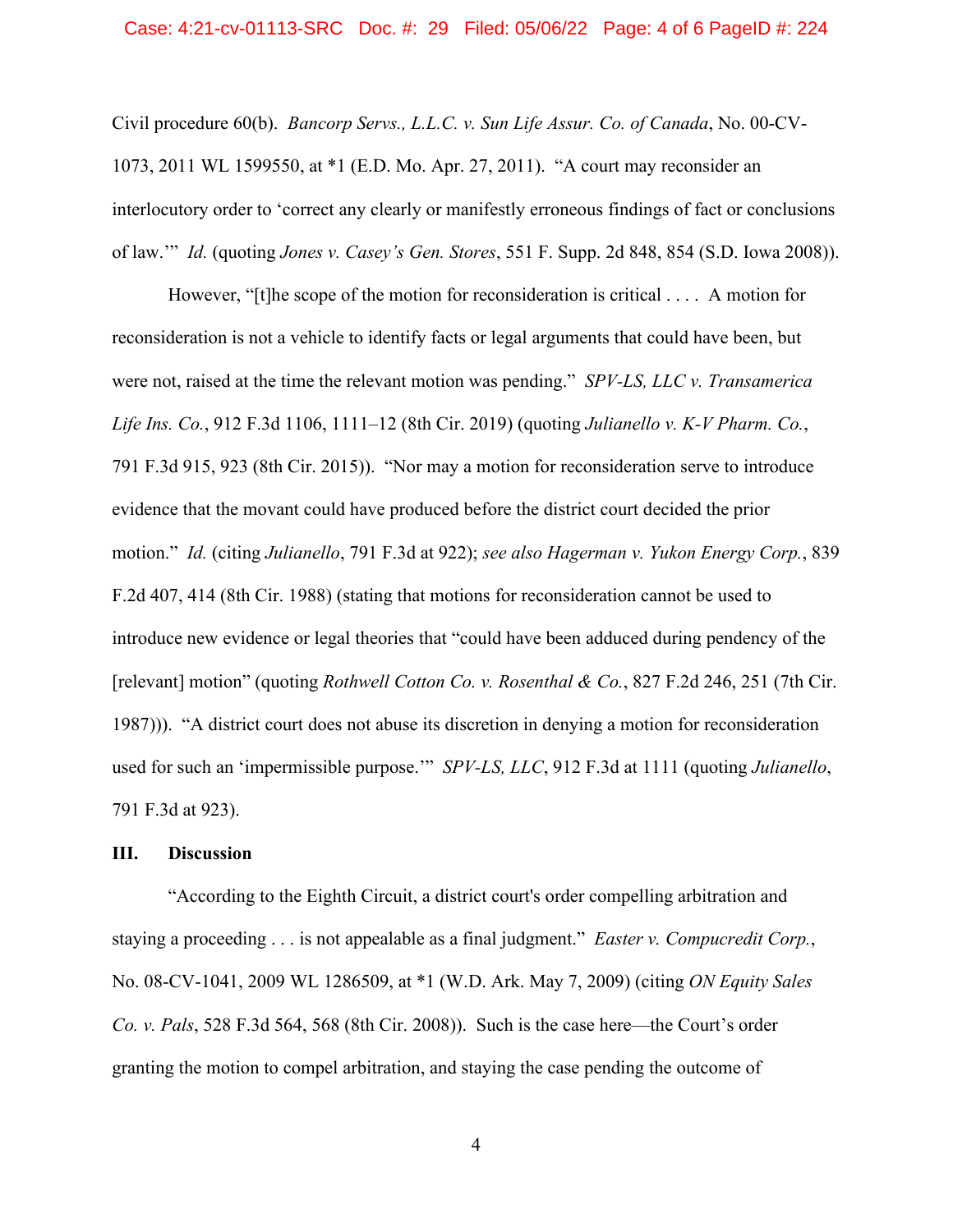### Case: 4:21-cv-01113-SRC Doc. #: 29 Filed: 05/06/22 Page: 5 of 6 PageID #: 225

arbitration, Doc. 17, is not a final judgment. *See* Fed. R. Civ. P. 54 (defining a judgment as "a decree and any order from which an appeal lies"). Consequently, the Court construes Post's motion to stay arbitration, Doc. 22, as a motion under Rule 54(b), which the Court may not grant if it merely "identif[ies] facts or legal arguments that could have been, but were not, raised at the time the relevant motion was pending." *SPV-LS, LLC*, 912 F.3d at 1111; *see also Julianello*, 791 F.3d at 923 n.3 (agreeing that applying Rule 54(b) was appropriate where the district court "had not yet entered final judgment on any of plaintiffs' claims when the plaintiffs filed the motion for reconsideration").

After careful review of the parties' memoranda and the applicable law, the Court concludes that Post seeks to use his motion, Doc. 22, for the "impermissible purpose" of introducing new arguments that he could have raised earlier in his response to Sher & Shabsin's motion to compel arbitration. *See SPV-LS, LLC*, 912 F.3d at 1111; *Hagerman*, 839 F.2d at 414. For that reason, the Court denies the motion.

Of great concern to the Court, Post's counsel has failed to follow the Court's orders regarding arbitration, and has filed one or more documents purporting to be "joint" reports but without consent of opposing counsel. Docs. 17, 26, 28. While Post and his counsel may freely disagree with the Court, they may not blithely disregard the Court's orders. The Court therefore orders Post and his counsel to show cause why the Court should not sanction them and should not dismiss the case for failure to prosecute.

## **IV. Conclusion**

The Court denies Post's [22] Motion to Stay Arbitration and his [24] Request for a Hearing. The Court further orders Post, and his counsel, to show cause in writing no later than May 20, 2022, why the Court should not sanction them for failure to follow the Court's orders